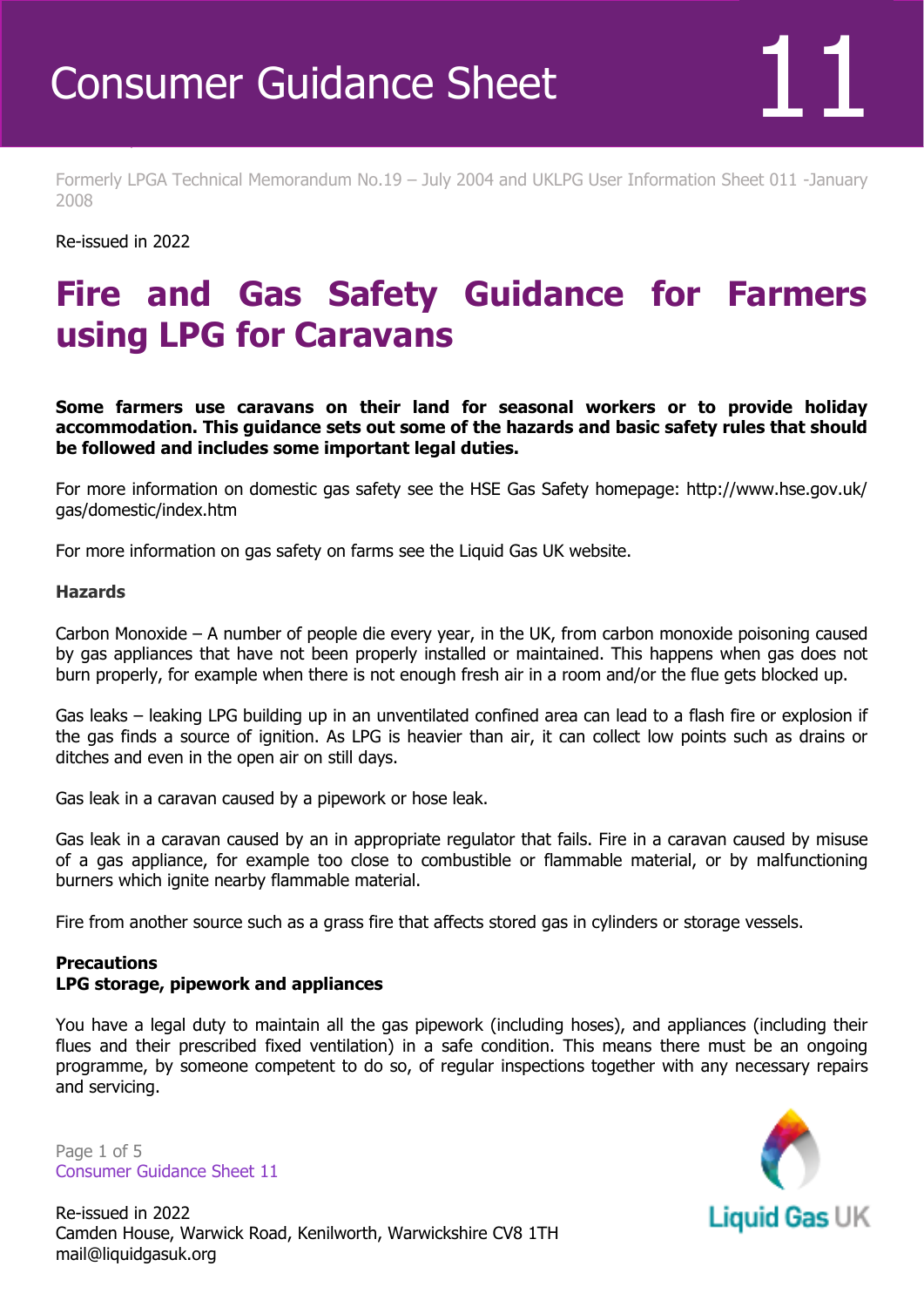Only a gas installer who is competent to work with LPG should carry out any work on the gas system; for all work except on storage vessels and cylinders they must be Gas Safe registered. The gas supplier or their contractor normally carries out work on the storage vessel. All Gas Safe registered installers carry an ID card with their photograph; on the reverse is a list of their areas of competence. If you have any doubts about an installer you can check them out by visiting the Gas Safe Register website (https://www.gassaferegister.co.uk/) or telephoning them on 0800 408 5500.

You don't need to be Gas Safe registered to change gas cylinders or to replace a hose connecting a cylinder to the other gas pipework; nor to replace the hose or regulator on a portable gas appliance. But if the work is not done correctly there is a risk that there could be a gas leak or other problems so whoever does it must know how to do it safely, check the work for gas leaks and follow any manufacturer's instructions.

Before a caravan is used for the first time you must make sure that you have had the gas appliances checked for safety by a Gas Safe registered installer with the appropriate LPG competences, unless they are newly installed (in which case there is a year's grace before a check is needed, but you should keep a copy of documentation provided by the installer.) This check should be repeated every 12 months.

You should:

a. Keep a copy of the safety check record for two years.

b. Give a copy to the tenant, or if the period of occupation is less than 28 days, put it up in a prominent place in the caravan.

c. Have the record translated or explained to employees who do not read English.

If LPG is piped to the caravans from a bulk storage vessel, even if you do not own the storage vessel, you will also have legal duties under gas safety legislation as a 'gas supplier' who has to make arrangements for an emergency service in the event of a leak of gas or fumes. If you provide gas from cylinders you share these supplier duties with the cylinder gas supplier. You should come to a contractual agreement with your gas supplier about how this is done.

The pressure from the bulk storage tank or cylinder is controlled by a regulator(s). It is important that these are inspected and changed in accordance with manufacturer's instructions. We would recommend that this check is carried out as part of the appliance inspection recommended above. In accordance with regulations and guidance, Liquid Gas UK also recommends that the regulator is fitted with an over pressure shut off device (OPSO).

We would recommend the caravan is fitted with a carbon monoxide alarm -fitted and operated in accordance with the manufacturer's instructions. To be effective Liquid Gas UK recommend that you purchase detectors that are Kite marked to BS EN 50291-2.

Page 2 of 5 Consumer Guidance Sheet 11

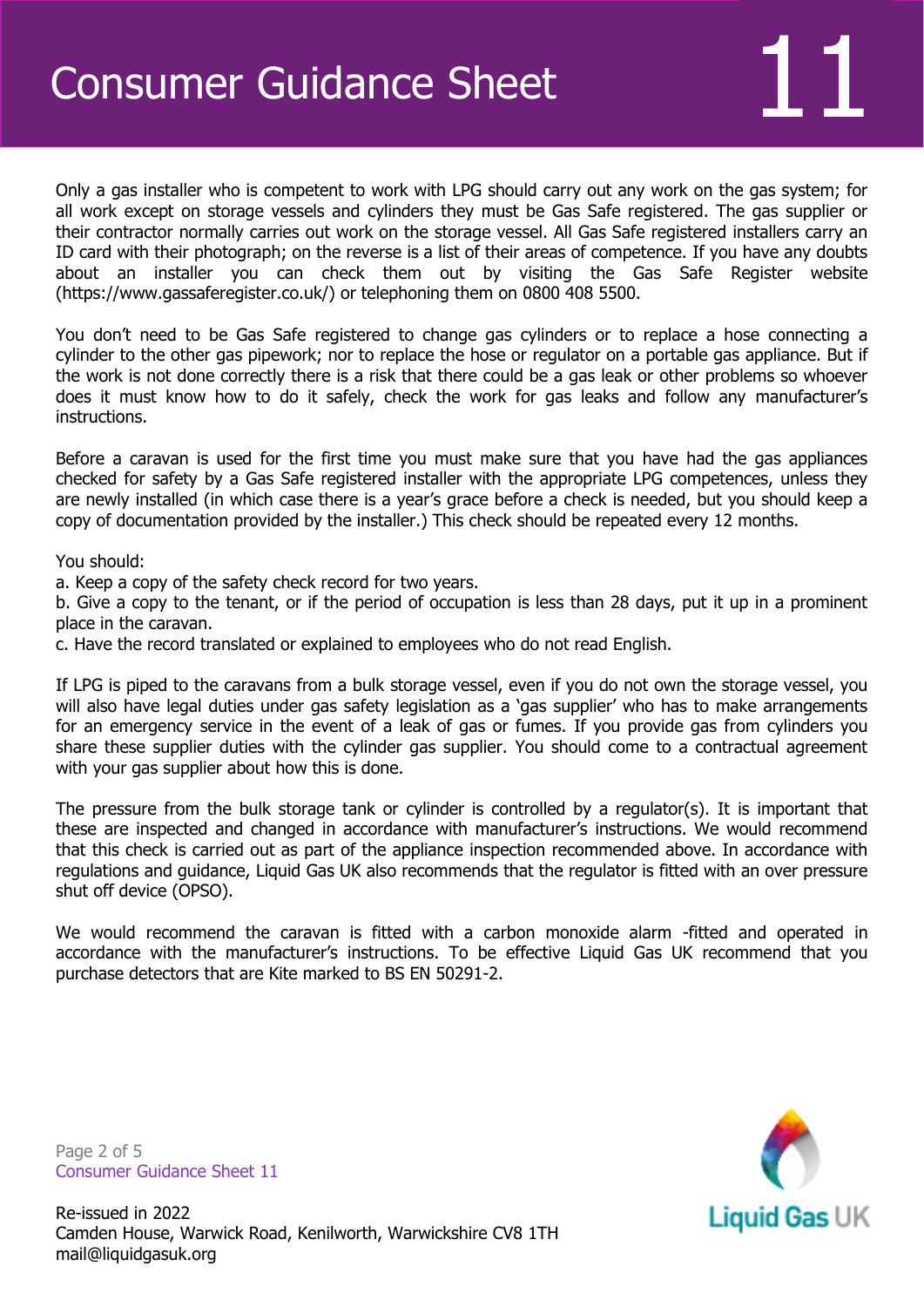# Consumer Guidance Sheet 111

#### **Information and instruction**

Make sure gas users have general safety information including:

The hazards and properties of LPG;

The importance of not blocking ventilation;

Using an appliance only for its intended purpose (for instance not using a gas cooker for heating);

Appliance manufacturers' instructions for users;

Basic advice for spotting the symptoms of carbon monoxide;

Have clear arrangements for reporting faults and making sure repairs are done;

Put up a notice detailing emergency action in a prominent position adjacent to the gas meter/ emergency control;

If your workers do not speak English, you should arrange to have essential information translated or explained.

#### **Gas storage area**

Follow the gas supplier's safety instructions for the gas storage area, (both for cylinders or a bulk storage vessel) including:

a. Keep it clear of weeds, grass, rubbish and other combustible materials. (Don't use chlorate based weed killer as it can be a fire hazard);

b. Don't allow sources of ignition such as bonfires, electrical equipment, barbecues near gas storage areas;

c. Segregate full and empty cylinders;

d. Keep the area secure and protected from accidental damage e.g. by vehicles Check with your gas supplier before making any changes that may affect storage or gas delivery e.g. providing screening for the tanks, building sheds or fences.

Page 3 of 5 Consumer Guidance Sheet 11

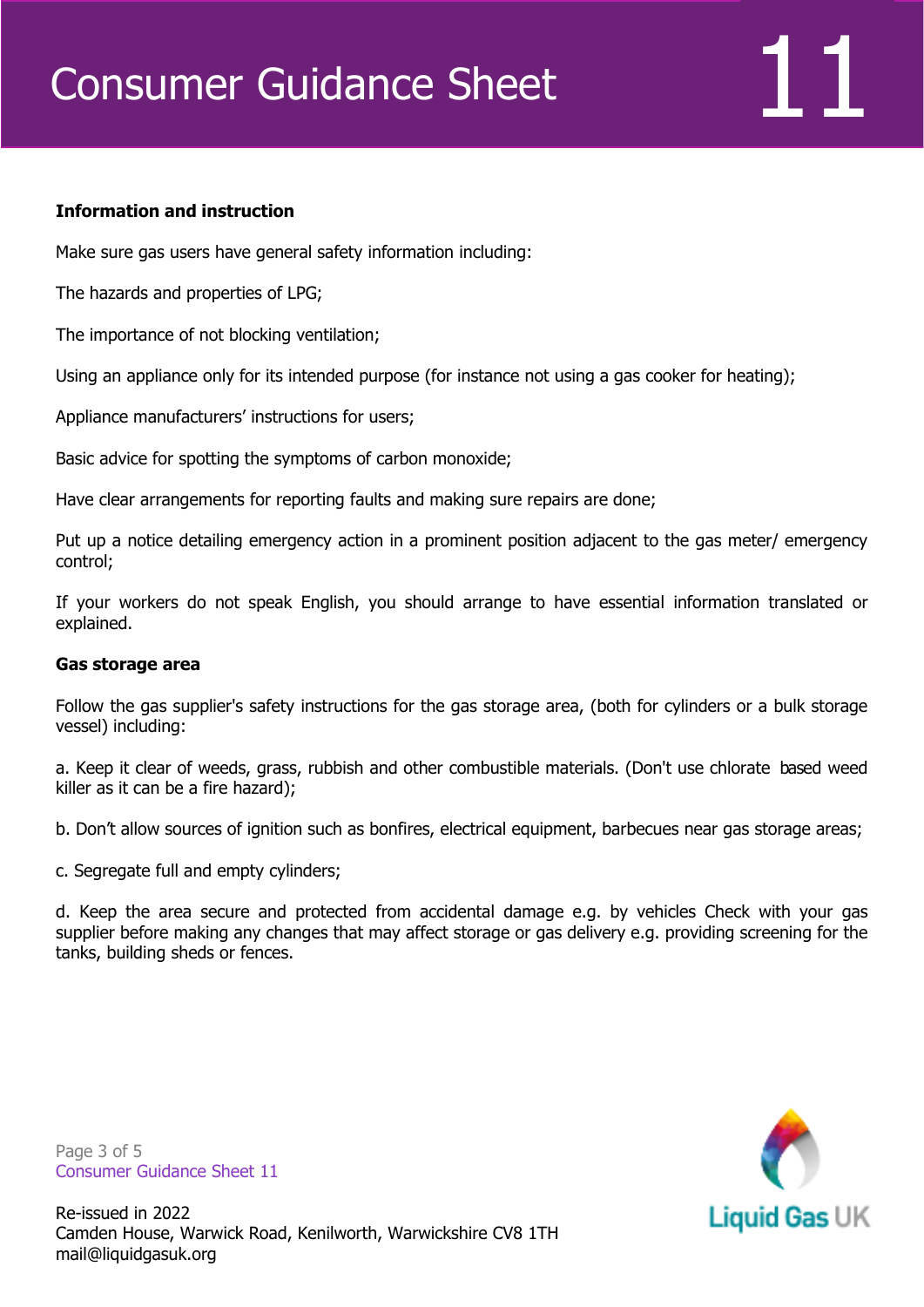#### **Fire Precautions**

It is essential that you ask for advice from the Fire Prevention Officer (FPO) in your local Fire Service on the following matters:

The separation distances that should be provided and maintained between individual caravans and from farm buildings;

The provision of suitable fire-fighting equipment, such as permanently fixed hose reels and fire extinguishers. Such equipment needs to be regularly maintained and tested to ensure that it will function effectively when needed;

We would recommend the caravan is fitted with a smoke alarm - fitted and operated in accordance with the manufacturer's instructions. To be effective Liquid Gas UK recommend that you purchase alarms that are Kitemarked to BS EN 14604;

The means of giving warning in case of fire. You will need to consider how to deal with the issue of workers whose first language is not English to make sure they understand any instructions relating to the use of fire alarms and evacuation procedures;

Where there are cooking facilities in use in the caravans you should provide a suitable fire blanket.

#### **Additional guidance**

The HSE publish a number of guidance documents on fire safety.

#### **Bulk LPG storage in Vessels:**

Liquid Gas UK Code of Practice 1: Bulk LPG Storage at Fixed Installations Design, Installation and Operation of Vessels Located Above Ground

#### **LPG Storage in cylinders:**

Liquid Gas UK Code of Practice 7: Storage of Full and Empty LPG Cylinders and Cartridges Consumer Guidance Sheet 28: Safe Use of Propane and Butane Cylinders and Cartridges Consumer Guidance Sheet 39: Regulators – Safe Use HSE publications are obtainable through HSE Books,

(Tel 01787 881165, http:// www.hsebooks.co.uk) or via HSE's web site, http://www.hse.gov.uk.

Page 4 of 5 Consumer Guidance Sheet 11